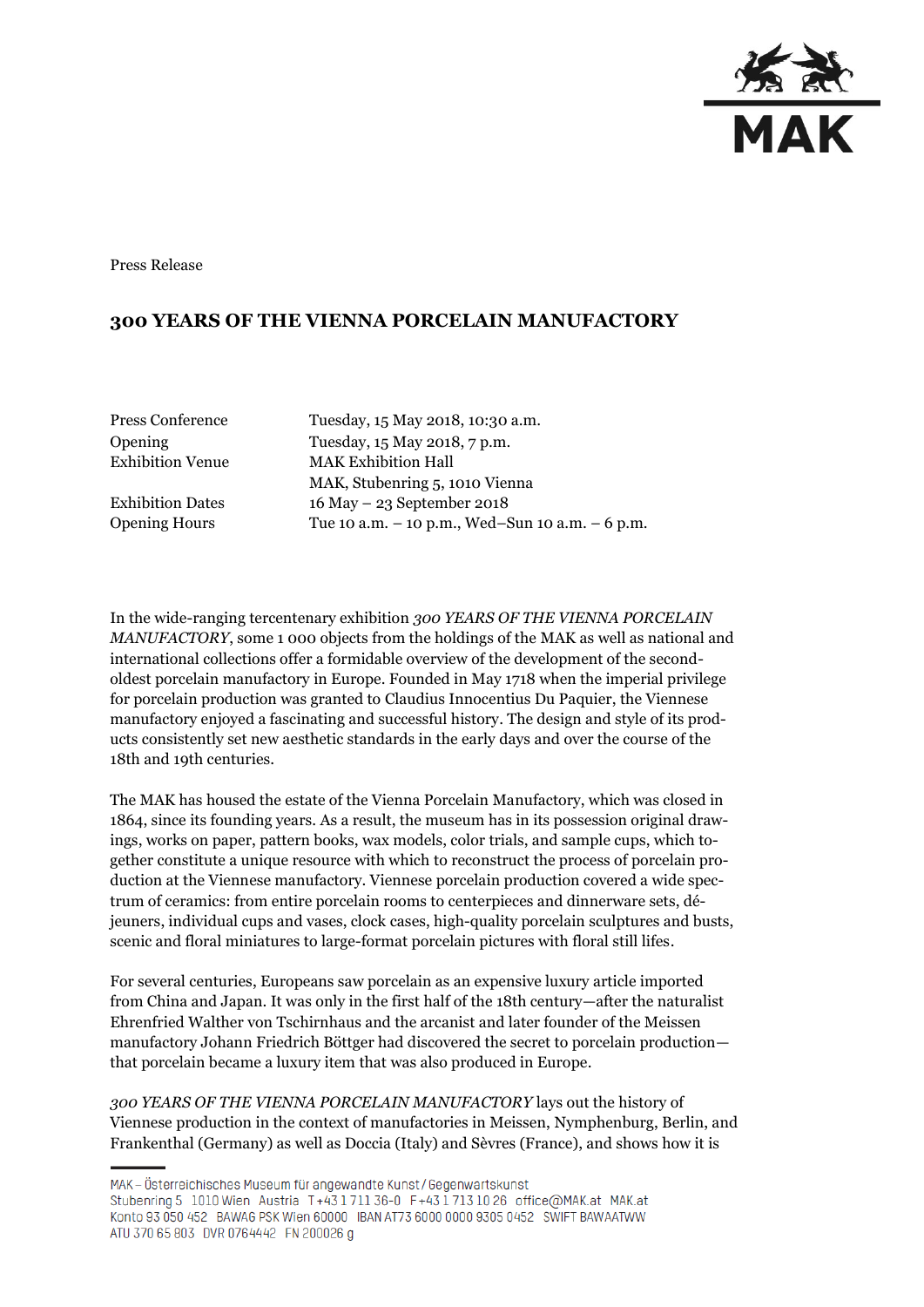

reflected in Asian porcelains and works in silver. The founding of the Vienna Porcelain Manufactory would not have been possible without intensive cultural transfer between Asia and Europe. Embedded in this international context, the MAK Exhibition offers a critical historical assessment of the manufactory's design legacy and its role as a model for subsequent manufactories.

With a chronological setup, the five sections of the MAK Exhibition represent the periods that define research into the historical development of the Vienna Porcelain Manufactory: Under Claudius Innocentius du Paquier the manufactory was run as a private institution from 1718 to 1744 (Early Baroque). The so-called "sculptural period" is the name given to the era when it was an imperial institution under Maria Theresa (1744–1784). In the Classicism and Biedermeier period, two personalities shaped the history of the manufactory: Conrad Sörgel von Sorgenthal (1784–1805) and Matthias Niedermayer (1805–1827). In the late Biedermeier and Historicism era, the directors Benjamin von Scholz (1827–1833), Andreas Baumgartner (1834–1843), Franz von Leithner (1843–1854), and Alexander Löwe (1856– 1864) ushered in the "chemical period." The reestablishment of the Vienna Porcelain Manufactory Augarten in 1923—opened in 1924—guaranteed the continuation of this outstanding chapter in Austrian art and cultural history. With a key piece, the rider from the Spanish Riding School (after a design by Albin Döbrich, 1925), the MAK Exhibition provides an introduction to the products created by the Augarten Porcelain Manufactory. The MAK houses the molds for the rider and the estate of Albin Döbrich.

Numerous superlative examples of dinnerware sets, porcelain sculptures, and monumental objects by the manufactory after designs by artists and architects from the Vienna academy like Johann Hagenauer, Theophil Hansen, and Eduard van der Nüll provide a fascinating insight into the wealth of forms to be found in Viennese products.

The creations of the Vienna Porcelain Manufactory are brought face to face with the estate held at the MAK: illustrated volumes and ornamental engravings that served as design templates for painters as well as embossers, original sketchbooks, drawings, and watercolors by porcelain painters and teachers at the manufactory school all convey the high artistic standard ensured not least by the company's close connection with the imperial Academy of Fine Arts.

Many of the leading designers at the Vienna Porcelain Manufactory—including the master modelers Anton Grassi and Elias Hütter and the painters Johann Claudius Herr and Laurenz Herr, Michael Daffinger, Jakob Schu(h)fried, Joseph Rieger, and Joseph Nigg—arrived as autonomous artists from their training at the academy under masters such as Franz Xaver Messerschmidt. Preserved in the legacy holdings, their plasters and molds, watercolor pattern books with dinnerware set designs as well as small plates with color and pattern samples reveal the impressive development of shapes and decorations at the company.

The exhibition presents the latest research findings with as yet unpublished documents on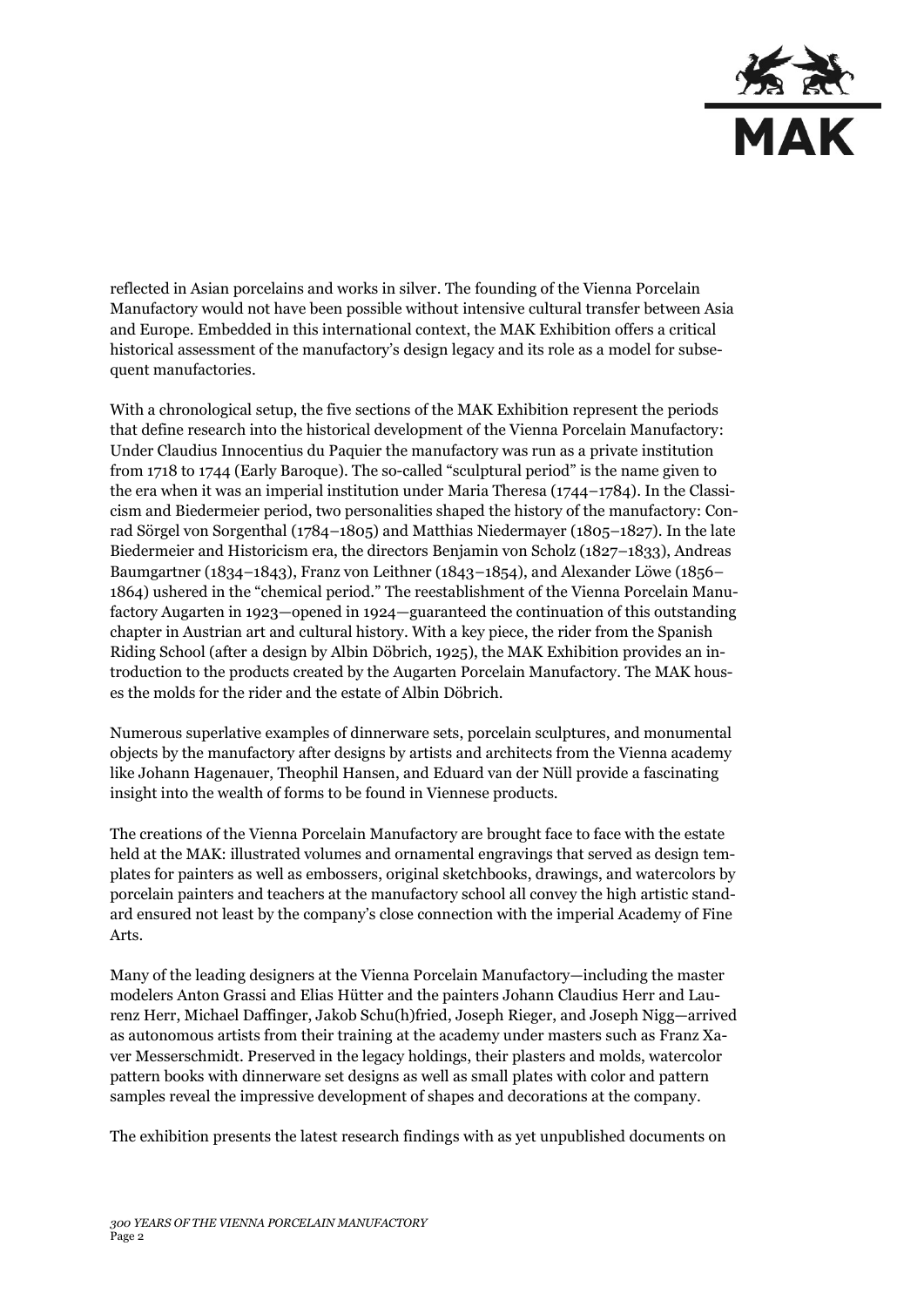

major works by the Vienna Porcelain Manufactory, such as the porcelain room from the Dubsky Palace in Brno (ca. 1740) and the centerpiece from Zwettl Abbey (Vienna, 1767– 1768), both of which are on permanent display in the MAK Permanent Collection.

In the years 1904 and 1970, the MAK mounted wide-ranging exhibitions on Viennese porcelain; the accompanying catalogs are still considered standard reference works today. In recent years it has been possible to scientifically reanalyze and digitize both the works on paper and the porcelains from the Vienna Porcelain Manufactory; this information is now available online via the MAK's collection database (sammlung.mak.at).

The exhibition is accompanied by the publication *300 YEARS OF THE VIENNA PORCE-LAIN MANUFACTORY*, edited by Christoph Thun-Hohenstein and Rainald Franz, with texts by Rainald Franz, Andreas Gamerith, Michael Macek, Errol Manners, Waltraud Neuwirth, Kathrin Pokorny-Nagel, A. Philipp Revertera, Elisabeth Schmuttermeier, Ulrike Scholda, Christoph Thun-Hohenstein, Leonhard Weidinger, and Johannes Wieninger. German/English, 272 pages with numerous color illustrations. MAK, Vienna/Arnoldsche Art Publishers, Stuttgart 2018. Available at the MAK Design Shop and via MAKdesignshop.at.

Press photos are available for download at MAK.at/en/press.

With the kind support of DOROTHEUM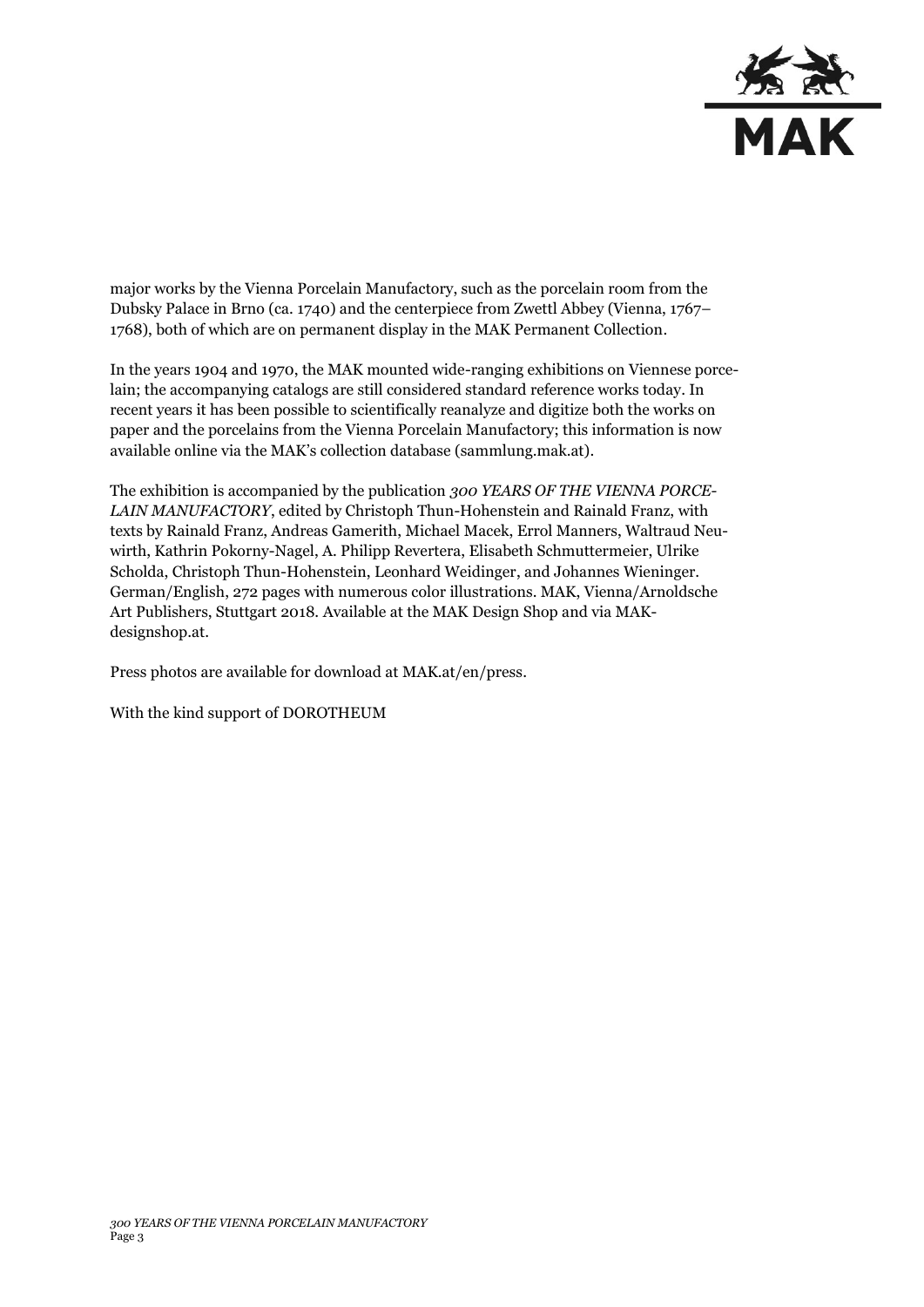

#### **SUPPORTING PROGRAM**

# **Regular Exhibition Tours**  Sundays, 3 p.m.

**Sun, 27 May 2018 VIENNA PORCELAIN DAY** Exhibition tours at 11 a.m. and 3 p.m.

# **Curator-Guided Tours**

with Rainald Franz, Curator, MAK Glass and Ceramics Collection Tue, 29 May and 17 July 2018, 6 p.m.

#### **Expert-Guided Tours**

with Michael Macek, Research Associate, MAK Glass and Ceramics Collection Tue, 12 June and 14 August 2018, 6 p.m.

#### **Combined Guided Tours Porcelain Museum Augarten/MAK**

Wed, 23 May, 20 June, and 12 September 2018, 2 p.m. Please register at MAK.at Meeting point: Porcelain Museum in the Augarten Park (Obere Augartenstraße 1, 1020 Vienna), guided tour continued at the MAK Attendance fee:  $\epsilon$  24 (full price) or  $\epsilon$  20 (reduced) Duration: ca. 3–3.5 hrs.

# **MINI MAK Tour**

Guided tour for the whole family (ages 4+) Sun, 20 May 2018, 11:00 a.m.

# **Porcelain, What's That?**

Porcelain can be a lot of things: pictures, bowls, plates with rabbits—but also tortoise jars, panther bowls, an inkwell with giraffes—or a father, child, and monkey. Will you help MINI MAK in his search?

#### **MAK4FAMILY**

Workshop for the whole family (ages 4+) Sat, 26 May and 23 June 2018, 2–4 p.m.

# **Porcelain This, Porcelain That, Porcelain the Other: Just don't drop it!**

White gold, as far as the eye can see! What's it like to work in a factory? And what can we still learn from porcelain and its production?

We'll look for answers to this question and others on an exciting journey through the history of the Vienna Porcelain Manufactory. Then we'll get creative and try out the techniques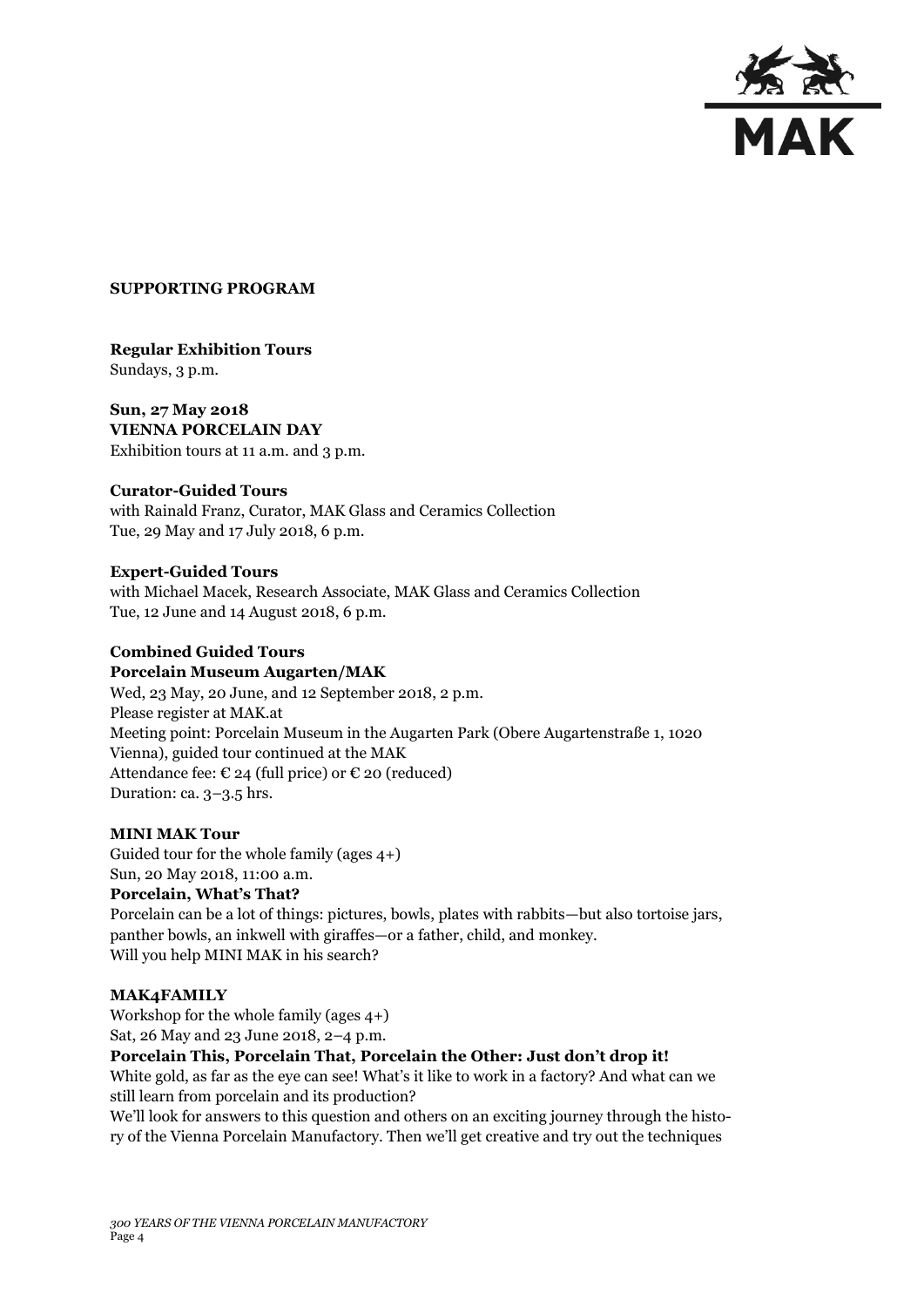

we've learned about.

# **MAK Design Kids**

Workshop for 8- to 12-year-olds (unaccompanied) Sat, 19 May, 2 June, and 16 June 2018, 2–4 p.m.

# **Wild Porcelain Manufactory**

A factory down to a T: kneading your thoughts—our hands as a natural free-form tool. The kids will be creative in a workshop atmosphere with the fine artist Christopher Steinweber. On the first two Saturdays they will make shapes with clay and on the last Saturday the children can paint and finish off their fired artworks and then take them home.

#### **Tue, 12 June 2018**

# **EVENING OF PORCELAIN TREASURES**

#### **6 p.m., Expert-Guided Tour**

with Michael Macek, Research Associate, MAK Glass and Ceramics Collection **6–9 p.m., Have Your Porcelain Valued!**

The experts Regina Herbst, Magda Pfabigan, and Ursula Rohringer, Dorotheum Vienna, will share their expert opinions of your porcelain and provide an estimate of its worth in the MAK Kaminzimmer.

With the password "Porzellan-Schätze," admission is free from 6 p.m. onwards.

# **WEDNESDAYS AT THE MAK: 300 YEARS OF THE VIENNA PORCELAIN MANUFACTORY**

Wed, 20 June 2018, 3 p.m. Guided tour through the exhibition, followed by further discussion at the restaurant Salonplafond im MAK

# **MAK on TOUR Day Trip by Bus**

incl. guided tour of the exhibition **Loosdorf Palace, Lower Austria** Sun, 17 June 2018, 10 a.m.–5 p.m. **Holíč Palace, Slovakia**  Sun, 16 Sep 2018, 8 a.m.–5 p.m. Online registration required at MAK.at